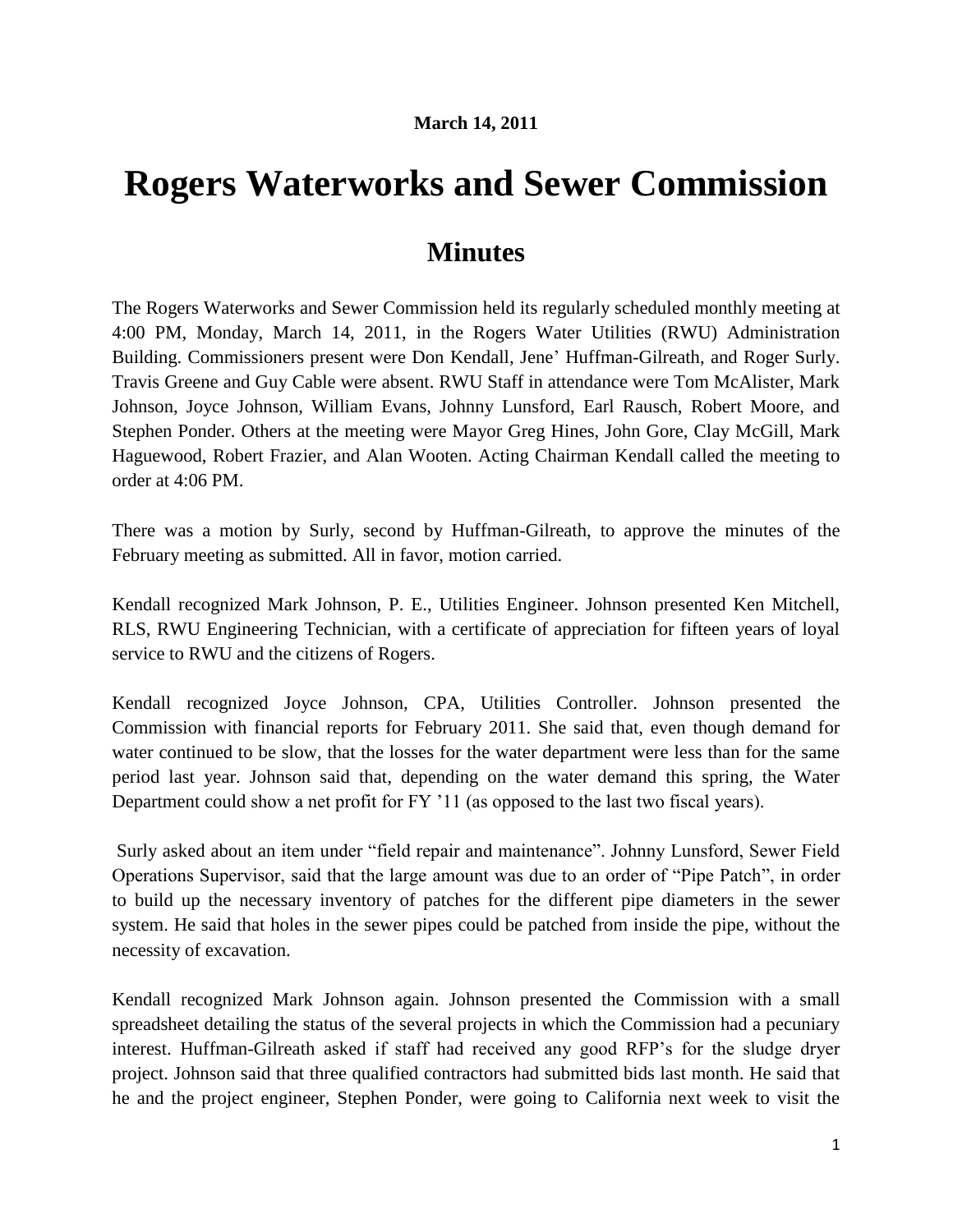manufacturing facility of ThermaFlite, Inc., the sludge dryer specified by staff, in order to gain insight on whether or not ThermaFlite could perform according to the contract documents.

Kendall recognized Mark Haguewood of Hight – Jackson Associates, Inc., the architectural firm working on the remodel plans for the old administration building. Haguewood said that seven contractors had bid the job. The lowest bid was from Danny Robinson Builders, for \$198,200. He said that Robinson had been hired by RWU to perform groundwater intrusion remediation on the same building last summer, and that staff was pleased with Robinson's efforts. There was a motion by Huffman-Gilreath, second by Surly, to approve the low bid of \$198,200 from Danny Robinson. All in favor, motion carried.

Kendall recognized Mark Johnson again. Johnson presented the Commission with a bid tabulation for the water and sewer extensions on the proposed Price Lane extension. Johnson explained that the City of Rogers had plans to extend and straighten Price Lane from the railroad tracks to S First St. near Kirksey Middle School. As a condition of granting the necessary rightsof-way for the new road, the landowner desired water and sewer to his property. RWU engineering staff had designed and bid the necessary water and sewer line extensions, he said. The low bid was from DECCO, a local contractor, for \$228,869.75. There was a motion by Huffman-Gilreath, second by Surly, to approve the low bid from DECCO. All in favor, motion carried.

Kendall recognized Alan Wooten, Managing Partner of Warner, Smith, and Harris, attorneys for the Commission. Wooten gave the Commission a brief history of the illegal exaction, class action lawsuit that his firm has defended for about three years. Last year, Wooten and the RWU Manager met with the plaintiffs twice to seek mediation. In February 2010 the Commission approved a settlement agreement (subject to approval by City Council). The main tenets were:

- 1. Neither side admitted any fault
- 2. Qualified persons who paid impact/access fees after a certain date would be issued vouchers equal to 53% of the amount paid RWU. These vouchers must be applied for and spent within five years and are only good for similar fees with RWU.
- 3. RWU would pay the plaintiff's attorney \$200,000.
- 4. The Commission would recommend that the council adopt impact and access fees for low income housing at 60% less than the existing fees. A low income home was defined as one that costs \$120,000 or less, according to its building permit.

On March 9, 2010, the Rogers City Council approved a resolution approving the settlement agreements as enumerated above. The resolution was taken to the circuit court, and was approved by the plaintiffs and the judge. An order was entered, and RWU waited thirty days for the appeal period to expire. Finally, vouchers were issued and redeemed by builders, and four out of 160 access and impact fees charged over the last four months were charged the low income class rate. RWU was holding up its end of the bargain, Wooten said. The only matter left was to